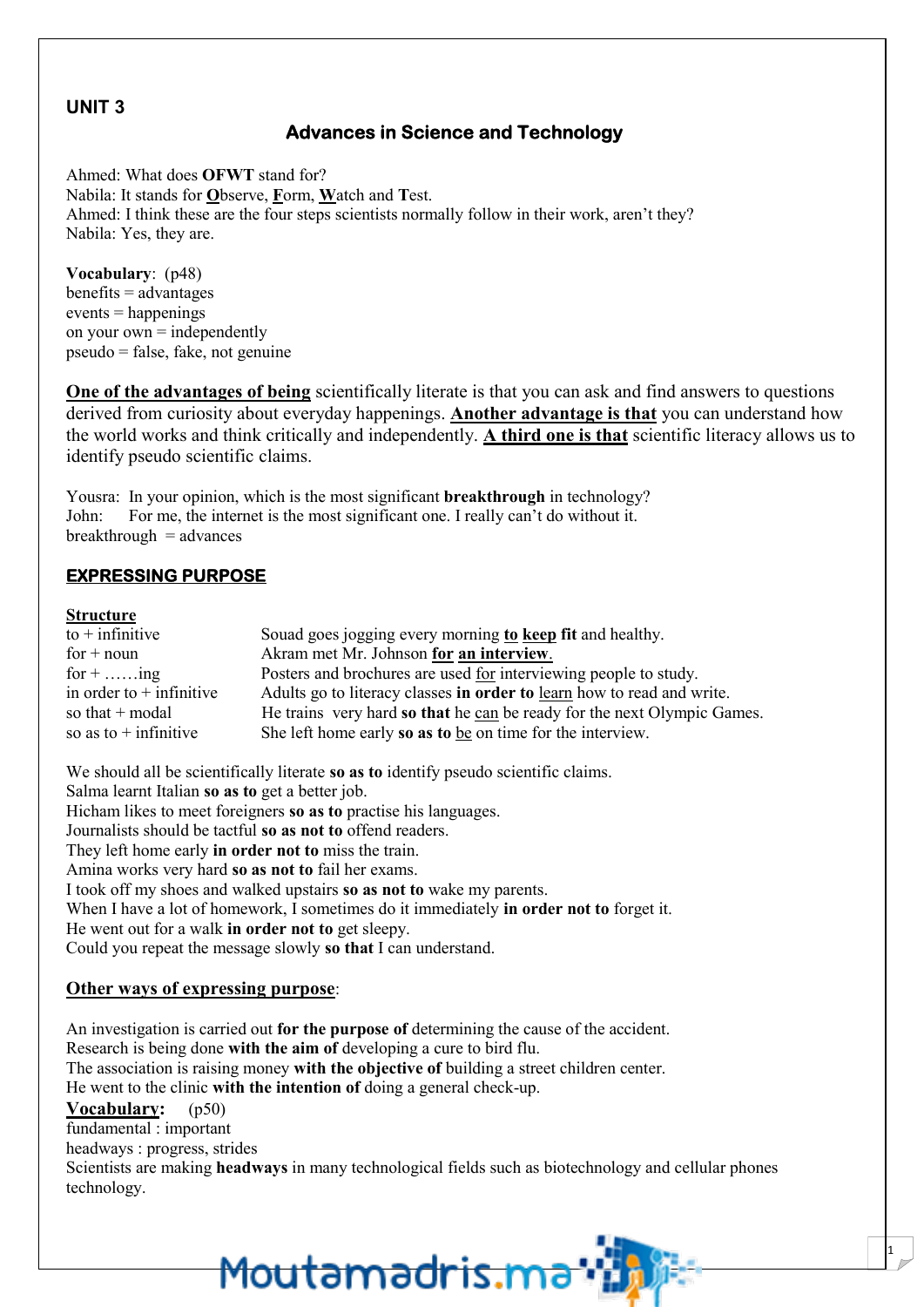

Technology is applied science. It focuses on designing tools and systems for practical purposes whereas science focuses on general knowledge by investigating natural phenomena.

### The Simple Past Tense: (review)

When I returned home from work, I decided to watch TV. I took the remote controller and zapped to my favourite channel. But, the electricity went off a short time later. I took my mobile phone and called my friend to help me fix the problem. He was busy on his computer sending and replying to emails or chatting. I couldn't use the vacuum cleaner to clean the carpet, so I had to take a brush and do it manually. I couldn't use the microwave oven to heat my dinner and was obliged to have cold. After dinner, I couldn't use the dishwasher and again, with my own hands, I washed all the dishes.

### Making and responding to complaints about behavior

| <b>COMPLAINING</b>                             | <b>APOLOGIZING</b>               | <b>ACCEPTING/REFUSING</b><br><b>APOLOGIES</b> |
|------------------------------------------------|----------------------------------|-----------------------------------------------|
| Sorry to say it, but you                       | I do apologise.                  | It's $O.K$                                    |
| <b>Enough is enough!</b>                       | Sorry about that.                | Never mind.                                   |
| I'm not satisfied with the way you             | I'm very sorry.                  | It's not important.                           |
| I've been patient long enough, but             | I'm awfully sorry.               | Don't worry about it.                         |
| I just don't know how to say it, but           | I'm terribly sorry.              | I see no reason why I should.                 |
| I'm afraid I have to make a serious complaint. | Sorry to hear that.              |                                               |
| Oh. I've got a bit of a problem here; you see  | Oh, dear. I'm really sorry.      |                                               |
| Sorry to bother you, but                       | I just don't know what to say.   |                                               |
| Look, I'm sorry to trouble you, but            | I'm sorry. I didn't realize.     |                                               |
|                                                | I can't tell vou how sorry I am. |                                               |

### **Rejecting a complaint** -Well, I'm afraid there's nothing we can do about it actually. -I'm afraid there  $\sin$ 't much we can do about it.

\*Susan: I wish you wouldn't make so much noise when I'm busy working. Tom: Oh, I'm terribly sorry! I didn't realize you were working.

\*Hamid: I'm sorry to say this, but I really didn't like the way you talked to your mother. John: Oh, I'm awfully sorry. I didn't realize I was so rude.

\*Barbara: I was waiting for you in the coffee shop but you didn't come. Steve: I'm awfully sorry, darling. I really forgot it. Barbara: Don't worry about it. Steve: Another time perhaps.

### At a hotel

\*A: Excuse me, but there is a problem with the heating in my room. B: Sorry to hear that  $-1$ 'll get someone to check it for you.

\*Man: I'm afraid I have to make a complaint. Some money has gone missing from my room.

## <u>Moutamadris.</u>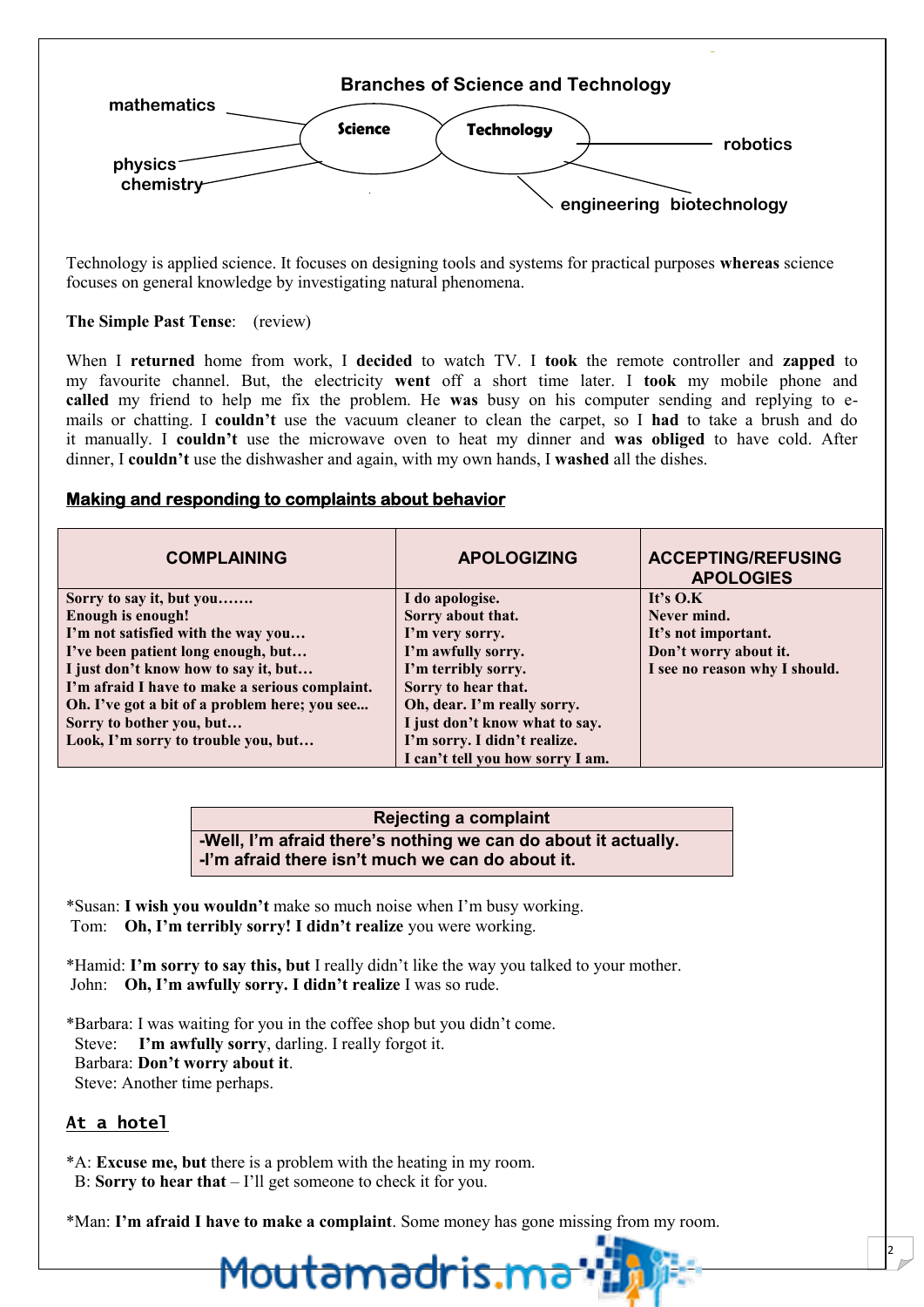Receptionist: We're terribly sorry, sir.

### Expressing Certainty and Uncertainty (p56)

| <b>EXPRESSIONS OF CERTAINTY</b>                 | <b>EXPRESSIONS OF UNCERTAINTY</b>                   |
|-------------------------------------------------|-----------------------------------------------------|
| undoubtedly – crystal clear – no one can deny – | may –could – might – unlikely - probably – I doubt  |
| won't be – are sure – certainly – must be       | $\int$ if - It's improbable that-I think /guess etc |

### **Expressing certainty:**

Here are some phrases you can when you are sure that something will not happen in the future. For example, to the question " Do you think that scientists will find a cure to AIDS in the near future?", you may respond as follows:

|     | $\Gamma$ m                              | absolutely sure<br>quite sure<br>certain<br>positive | they will. |
|-----|-----------------------------------------|------------------------------------------------------|------------|
| Yes | definitely.<br>certainly.<br>of course. |                                                      |            |

|     | $\Gamma$ m                                           | absolutely sure<br>quite sure<br>certain<br>positive | they won't. |
|-----|------------------------------------------------------|------------------------------------------------------|-------------|
| No, | definitely not.<br>certainly not.<br>absolutely not. |                                                      |             |

### **Expressing uncertainty:**

When you are not sure whether something will happen in the future, you can use these useful phrases:

| Well, | it's possible.<br>there might be.<br>it could happen.<br>it's not possible. | I suppose | but | I wouldn't like to say for certain.<br>I'm not really sure.<br>I doubt it.<br>I have my doubts.<br>it's doubtful.<br>it's highly unlikely. |
|-------|-----------------------------------------------------------------------------|-----------|-----|--------------------------------------------------------------------------------------------------------------------------------------------|
|       | you never know of course.<br>no one can say for certain.                    |           |     | it's improbable.                                                                                                                           |

### **Functional meaning of modals:**

must: certainty, obligation, (100% necessary to do something.) mustn't: prohibition (100% necessary not to do something.) may: possibility – probability (it's about 50% possible) might: possibility (less than  $50\%$  possible) needn't: (lack of necessity) should: advice (it's a good idea) shouldn't: (it's a bad idea) can't: impossibility

When I leave school, I may go to a university of science or I can even get a job at a laboratory. This must be the laboratory – there are instruments and products of scientific research. I'll probably come back to see the manager next week if I am free.

I think / quess they are going to offer me a job as I have the ideal profile.

They will certainly interview me about my past experience as they usually do.

I guess / think their wages are high and their technology is advanced.

I certainly will enjoy myself working in this laboratory; I am fond of science and technology. Computers are likely to replace teachers in a few years' time.

It's positive that the problem of unemployment will be solved if drastic measures are taken. I bet the rate of illiteracy in our country will decrease in the next decade.

We needn't raise taxes. We have made a lot of money out of phosphates sales this year.

# <u>Moutamadris.ma</u>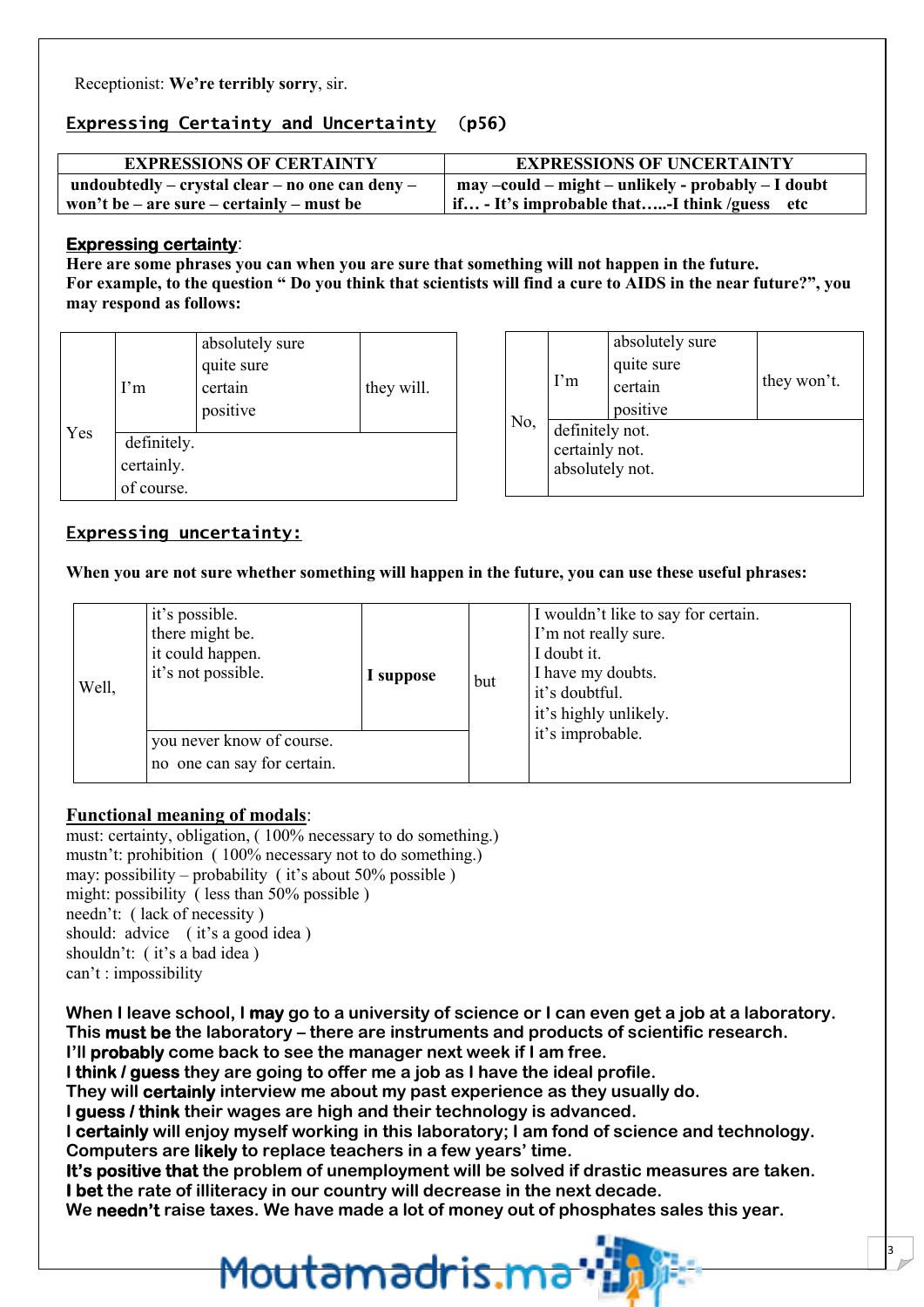#### **PAST TENSE:** simple and continuous (review)

I was having lunch in a small restaurant near the office. She was sitting at a table near the window. I wondered why she was looking at me. Did she know me? I didn't think I had ever seen her before.

Suddenly she stood up and walked slowly towards me. I still remember my feeling exactly. I wanted to run away, but I knew I couldn't. She stopped by my table and smiled down at me. She had on a purple dress. I think it had a flower pattern and she was amazingly beautiful. 'Excuse me,' she said. 'Have you got a pen?'

### Phrasal verbs (pages 56,57)

bump up: increase

turn down: (1) refuse an offer, reject an application. She turned down the new job because she didn't want to move. turn down: (2) lower the volume or intensity of a TV, radio, or other machine.  $\rightarrow$  I'm studying! Please turn down the TV.

put down: insult, make someone feel stupid

ease off: reduce pressure

look forward to: be excited about the future

Phrasal verbs 2  $(p58)$ progress - along, behind, through, on communication → across, through, over, between relationships - together, up getting involved in an activity  $\rightarrow$  in, into ignoring problems - around, aside, off

My project work is coming along nicely. I've fallen behind with my work. We sailed through our exams. We learnt a lot before the exams. Just keep on. You have been doing a good job. Let's all join in when I sing the Moroccan National Anthem. When I can get into my work, I really enjoy it. I can't work round this problem. We need to **put aside** our differences. I laughed off his criticism. We got together in our first year at this school. The whole group railled together to protest against child labour. Two students from each class pair up to produce a short play. I don't seem to be able to get through to them. The message came over clearly. Something interesting passed between them. She eased off the accelerator to let the car slow down.

### **Reading:** (pages 60,61)

A: What did Graham Bell invent? B: He invented the telephone.

To do any job well requires hard work, **perseverance** and the ability to focus on your aims without being distracted. perseverance: determination

<u>Moutamadris.ma</u>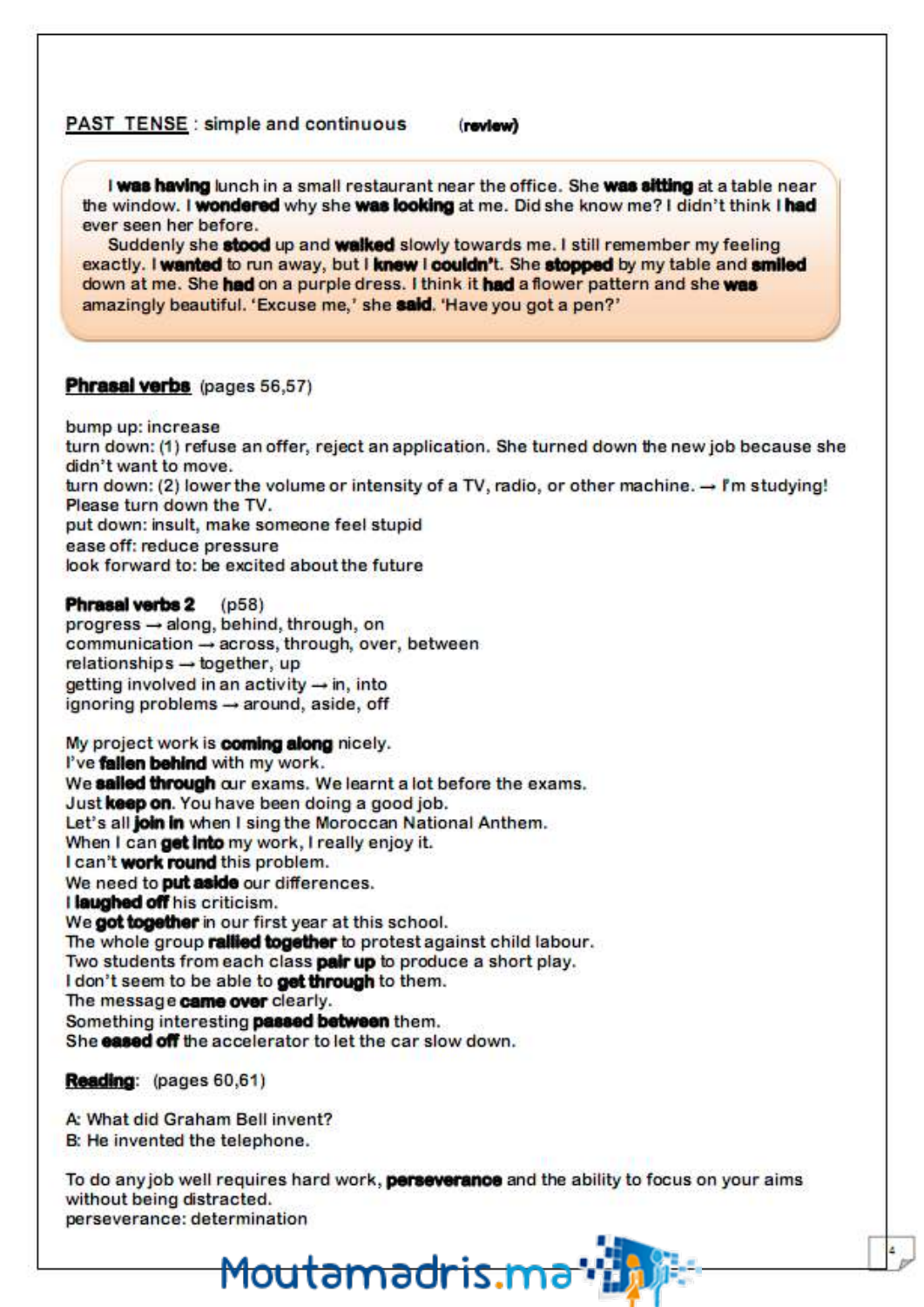**Abdellah: What would you like to be in the future? Habiba: I'd like to be a laboratorial.**

### **CONDITIONAL TYPE 3 + WISHES**

### **Rule: Conditional type 3**

| <b>FORM</b>                                                                              | <b>USE</b>                                                                           | <b>EXAMPLE</b>                                                         |
|------------------------------------------------------------------------------------------|--------------------------------------------------------------------------------------|------------------------------------------------------------------------|
| If $+$ past perfect $+$ would have $\vert$ To describe hypothetical<br>+ past participle | conditions in the past and the<br>results that the speaker<br>imagines were possible | If the leaders had been wiser,<br>the war wouldn't have broken<br>out. |

### **Rule: Wishes**

| <b>FORM</b>                                 | USE                    | <b>EXAMPLE</b>                                                     |
|---------------------------------------------|------------------------|--------------------------------------------------------------------|
| I wish / wished / If only + past participle | To express past wishes | My grandfather wishes he had had a cell<br>phone in his childhood. |
|                                             | To express regret      | If only there hadn't been many victims in<br>the second world war. |

### **Text: If I had time, I would have done it**

**"My brother Jamal won a national award for his latest scientific invention. We celebrated it last night. A lot of people came. We had a lot of food. Unfortunately, I ate so much that I had a stomach-ache. I couldn't get up in the morning because I didn't sleep early. I didn't go to school. I missed several lessons. I didn't do the test. The teacher gave me a bad mark because I forgot to do my homework."**

5

I**f** Jamal **hadn't eaten** a lot, he **wouldn't have had** a stomach-ache. **If** he **had slept** early, he **could have got up** in the morning. He **wouldn't have missed** several lessons i**f** he **had gone** to school. **If** he **had gone** to school, he **would have done** the test. The teacher **wouldn't have given** him a bad mark **if** he **had done** the homework.

**I wish I hadn't eaten** so much last night. I felt terrible then. **If I hadn't eaten** so much last night, I **wouldn't have felt** terrible.

**I wish** my father **had bought** me computer last year. I could be a programmer then. **If** my father **had bought** me a computer last year, I **could have been** a programmer then.

Health authorities **wish** people **got immunized**. They could improve their health then. People **could have improved** their health **if** they **had got immunized**.

<u>Moutamadris.ma</u>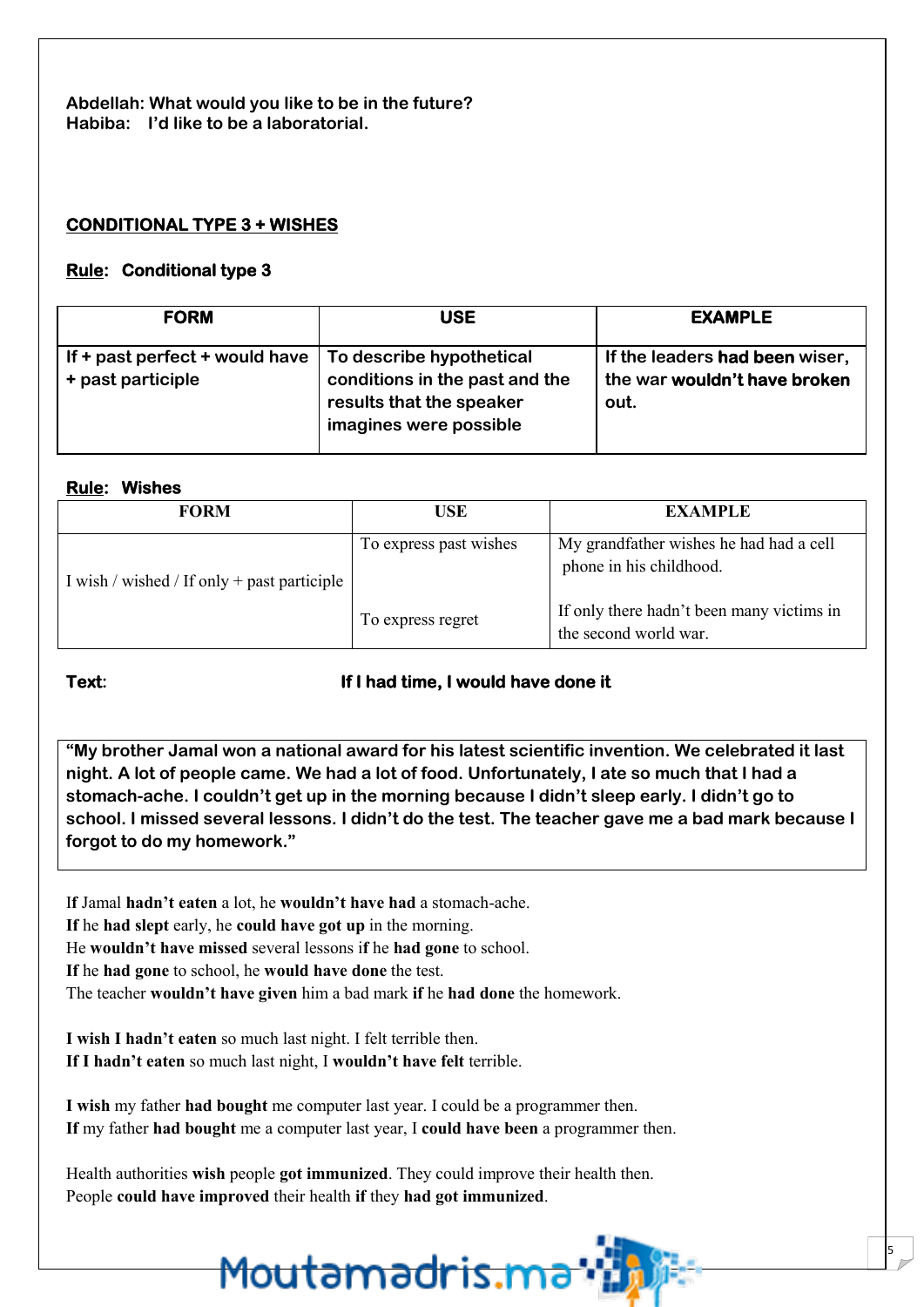Nabil **wishes** his satellite receiver **hadn't stopped** working. He could watch the live conference about the nuclear danger on the environment.

Nabil **could have watched** the live conference about the nuclear danger on the environment **if** his satellite receiver **hadn't stopped** working.

### **Dialogue:**

### Student: **Could you give me an idea about** biotechnology, please?

Teacher: Yes, of course. Biotechnology (or bioengineering) **refers to** any change of an organism's genes for practical purposes like disease control, better crops, cloning of plants and animals,…Biotechnology **is** closely **related to** genetics which **can be defined as** the scientific study of genes, i.e. variations in the characteristics – resemblances and differences – of organisms and how these characteristics are inherited from generation to generation. Modern genetics is as much concerned with the organism level of this process as it is with cellular and molecular levels.

**Thanks to** biotechnology, farmers are able **to get rid of** unwanted characteristics of plants and keep the ones that they desire. One example of these is the new type of potatoes that resist invasion by dangerous insects.

Advances in genetic engineering **have made it possible** to decrease the need for fertilizers by breeding plants that produce their own form of efficient fertilizers**… However**, there are some negative **side effects** that must be worked out. **An example of this**, is a decline in the quality of taste, which would definitely outweigh the benefits of a long shelf life or resistance to insects!

Student: Is it used to control some of the human diseases?

Teacher: Yes. The use of genetic engineering in humans promises some extraordinary benefits, **one of which** is cure and prevention of many types of diseases that come from faulty genes.

Student: Thank you very much, sir.

Teacher: Not at all.

### **Expressions of concession and addition:**

### **Link your Sentences**

**When diplomats met to form the United Nations in 1945, one of the things they discussed was settling up a global health organizations. As a result, World Health Organisation was set up on 7 April 1948- a date we now celebrate every year as World Health Day. WHO is responsible for providing leadership on global health matters. It also accounts for shaping the health research agenda such as setting norms and standards, providing technical support to countries, monitoring and assessing health trends. Since health is a shared responsibility, WHO's job is to provide equitable access to essential care and collective defence against transnational threats. In brief WHO's greatest concern must always rest with disadvantaged and vulnerable groups; that is to say, the groups who often live in remote rural areas or shanty towns and have little political voice.**

**Although the school is far away, Zahra attends all afternoon classes.**

**Although he is rich, Adil does not give alms to the poor.**

**Although international organizations work hard, they can't solve all the problems.**

<u>Moutamadris.ma</u>

**Although globalization has a positive impact on Moroccan women's situation, there is still fear of losing local tradition.**

6

**Although it was raining, we went out.**

**Though the school is very far from her village, Fatima insists on attending all her lessons. In spite of his wealth, Adil does not give alms to the poor.**